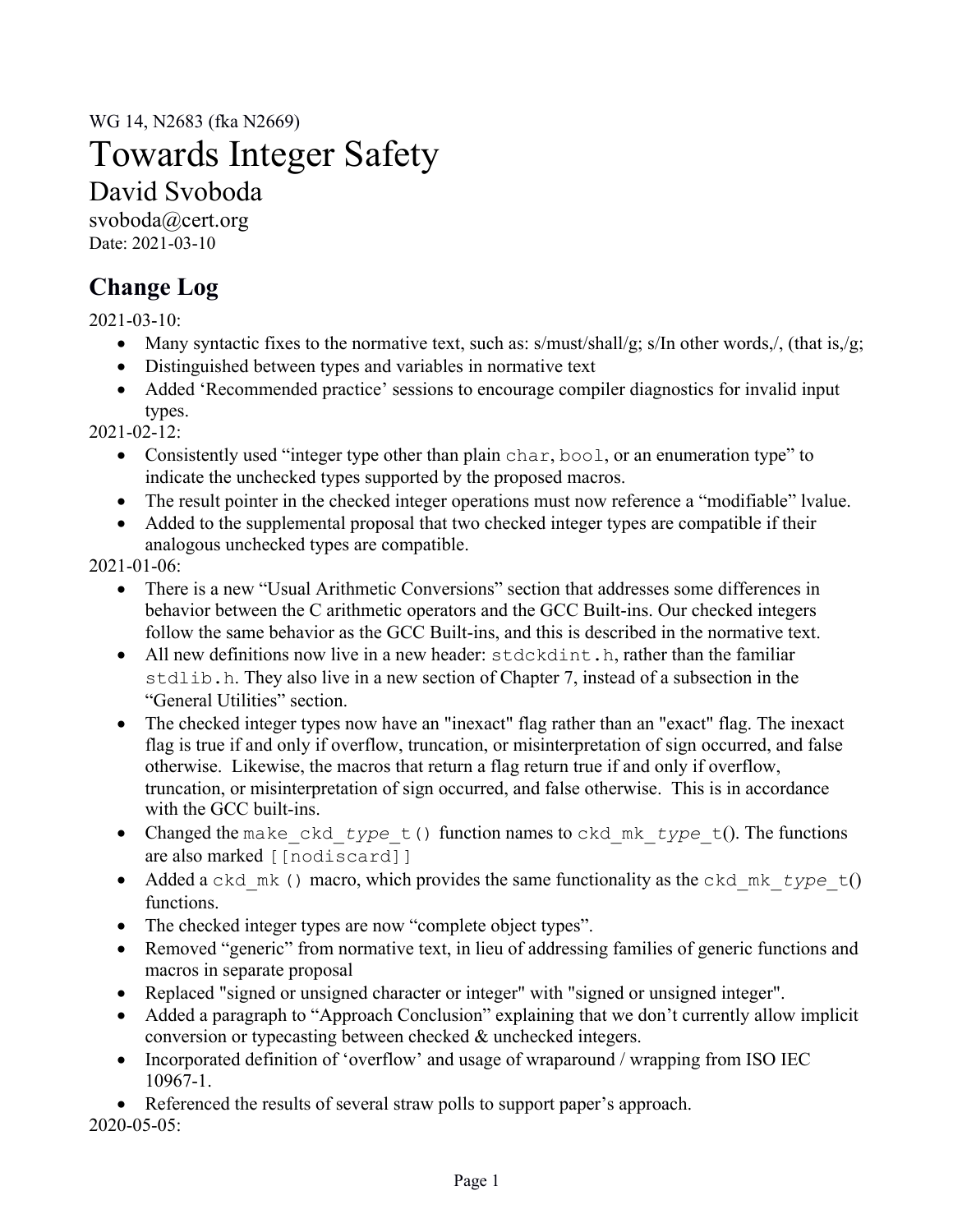- Incorporated heterogeneous capability (to add differently-type integers), which more closely resembles GCC/Clang behavior. Still a core + supplemental proposal but their contents have been reorganized.
- Eliminated compile-time constant expressions from normative text.
- New section that promotes use of checked/ckd over other terminology choices
- New section that addresses compatibility with N2501 (extended integer types)
- Updated proof-of-concept implementation, added discussion about extending it, including N2501 compatibility.
- Removed most type-specific functions, leaving just the macros. (They could rely on typespecific functions, but that is a quality-of-implementation issue.)

2019-12-06:

- s/checked /ckd /g; in proposed API
- Added 'Extensions' section which lets us delegate extensions to subsequent proposals
- API now uses naming conventions for integer types derived from atomics  $(C17, s7.17.6)$
- Added integer types for fixed-size integers (eg. uint32 t, etc) to API
- Added normative text
- Clarified overflow & wrapping to match usage in C17
- New document number

# **The Problem**

Because integers have fixed ranges, arithmetic operations on them can cause unexpected wrapping or overflow. Unsigned integers display modular behavior. While this behavior is well-defined, it is often unexpected. Signed integers also frequently display modular behavior, but signed integer overflow is actually undefined behavior. Many real-world vulnerabilities and exploits arise from signed integer overflow or unsigned integer wrapping (CVE-2009-1385 and CVE-2014-4377 among many others).

After studying the current state-of-the-art in integer safety in C and other languages, we decided that this proposal should be low-level; it should provide access to operations that detect overflow. We therefore leave room for subsequent proposals to build on our proposal, perhaps at providing cleaner syntax or more extensive functionality.

# **Convention**

The C17 standard does not define overflow or wrap-around / wrapping. ISO IEC 10967-1 does define overflow, and uses wrap-around and wrapping, and ISO C complies with these definitions for both integers and floating-point types. Therefore, we follow the ISO IEC 10967-1 and C17 conventions when using these terms.

In C17, 'overflow' is a condition where the result of an operation cannot be represented in the associated type of the operation result. Both signed and unsigned integer operations may overflow. Silent wrap-around is a behavior that can occur as a result of overflow.

C17 s6.2.5 p9 clarifies unsigned integer behavior: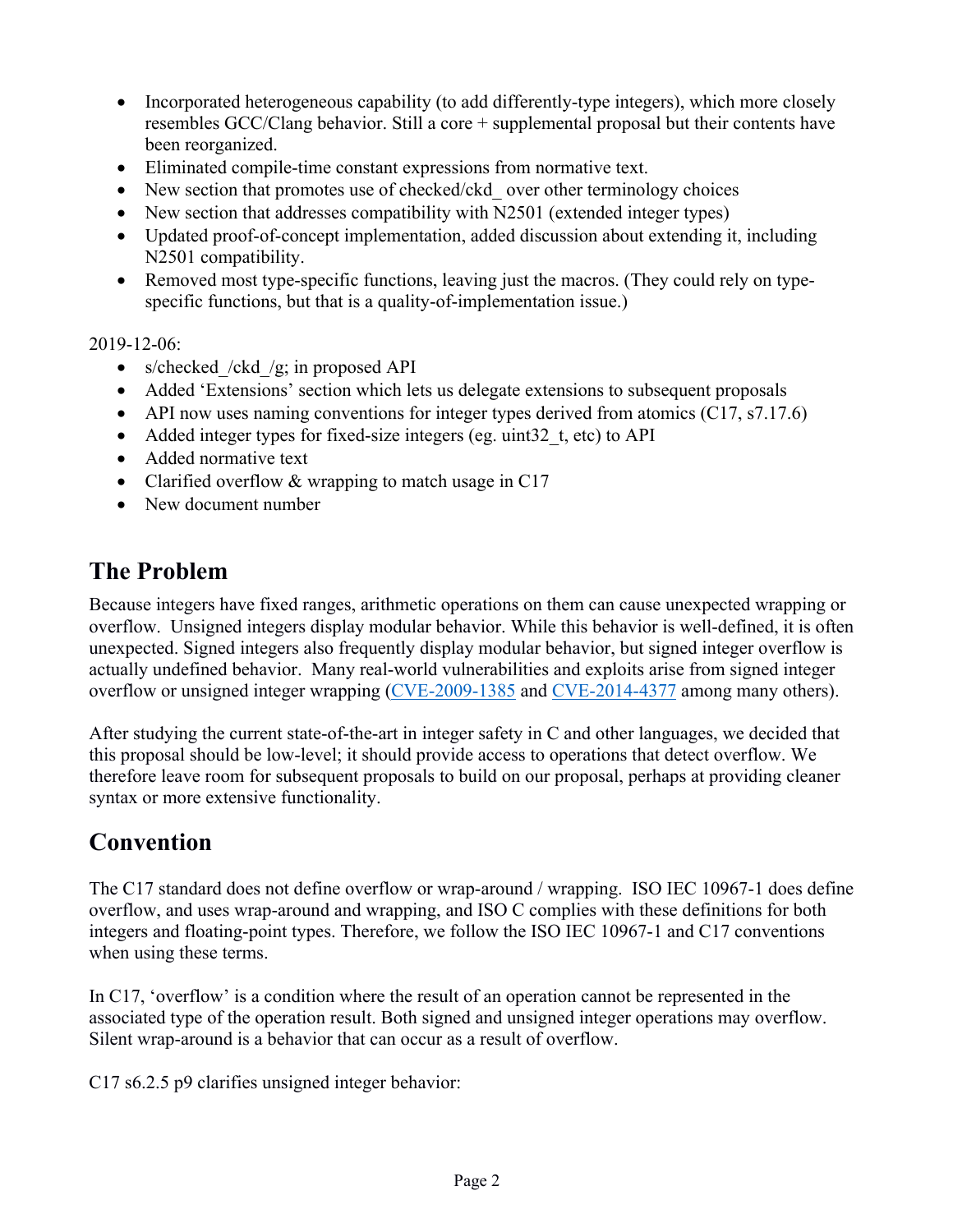A computation involving unsigned operands can never overflow, because a result that cannot be represented by the resulting unsigned integer type is reduced modulo the number that is one greater than the largest value that can be represented by the resulting type.

Conventionally, signed integer overflow is considered undefined in C but unsigned integer overflow is defined to silently wrap.

# **Related Work**

There have been several attempts to provide safe integer operations:

# **GCC Built-Ins**

GCC provides a handful of non-standard intrinsic functions for performing safe arithmetic. They are documented at https://gcc.gnu.org/onlinedocs/gcc/Integer-Overflow-Builtins.html

These functions return a boolean value indicating whether overflow occurred in the computation. They also store the solution in a pointer passed to the function. For example, this function:

*bool* **\_\_builtin\_sadd\_overflow** *(int a, int b, int \*res)*

operates on signed ints. There are similar functions for longs and long longs, as well as for unsigned types. There is also a **builtin add overflow()** macro that takes three parameters and delegates them to the appropriate function based on their type. These types need not be identical. If they differ, then the result is true if the result cannot be expressed in the result's type, which could be due to overflow, a truncation error or a misinterpretation of sign. That is, the types may be heterogeneous.

There are also analogous functions for doing safe subtraction and multiplication. However, GCC provides no support for division, modulo, or left or right shift operations.

Because these functions store the result in a pointed-to value, they are not suitable for compile-time arithmetic, and embedding them into expressions (such as multiplying the sum of two numbers with the subtraction of two more) is cumbersome.

Clang provides the same functions and macros described above as GCC. They are documented at: https://clang.llvm.org/docs/LanguageExtensions.html#checked-arithmetic-builtins

MS Visual C has similar C functions in their **intsafe.h** header file: https://docs.microsoft.com/en-us/windows/win32/api/intsafe/

### **Supplemental GCC Built-Ins**

For compile-time operations, GCC provides several additional functions, which are not available in Clang or MS Visual C:

#### *bool* **builtin** add overflow **p** *(type1 a, type2 b, type3 c)*

This macro operates like the **builtin add overflow()**, but it does not actually compute the solution or store it. It merely returns whether the solution would overflow. It uses the final parameter as the type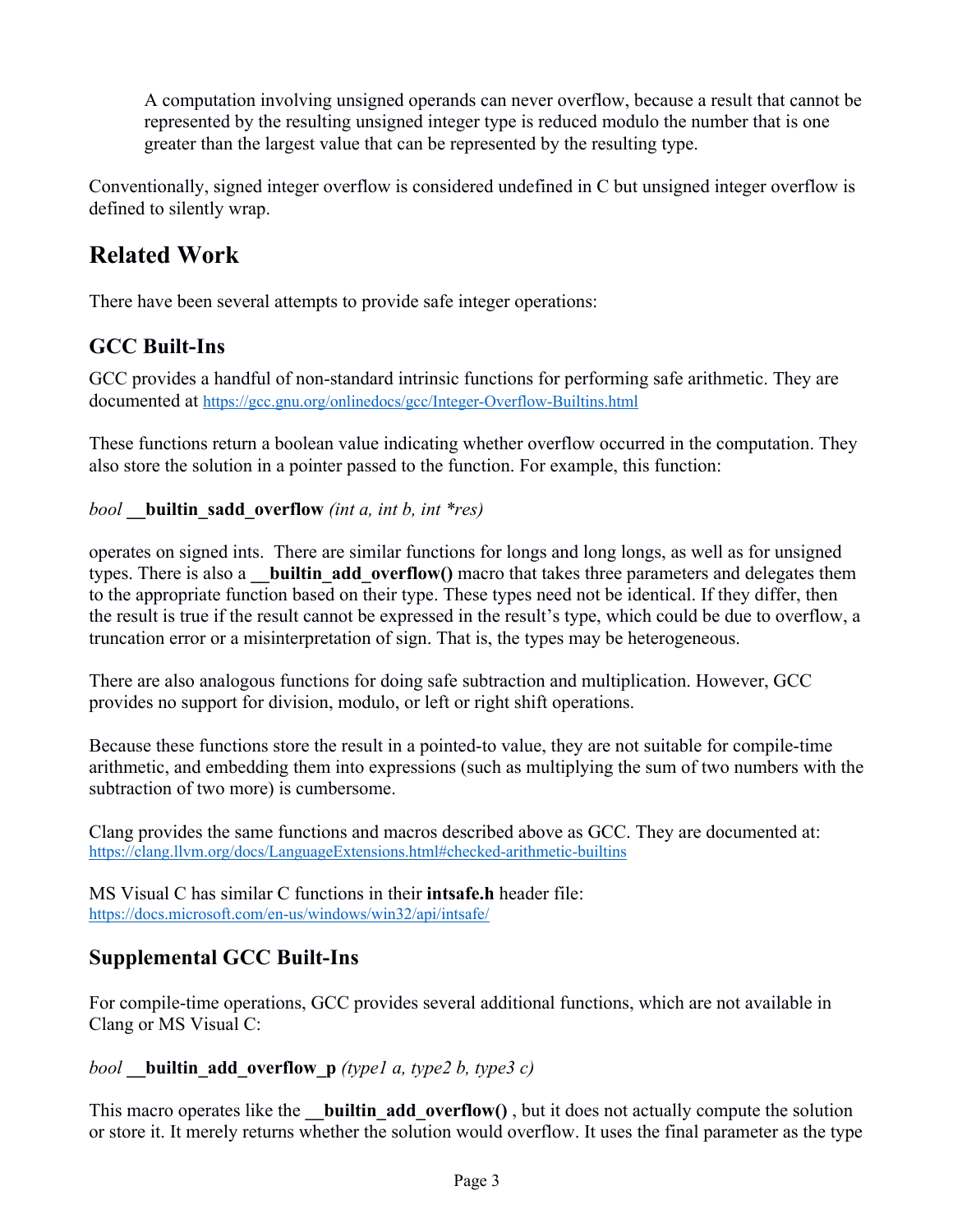that the solution should occupy to determine overflow. As such, it overcomes the compile-time limitations of \_\_builtin\_add\_overflow().

### **The SafeInt Library**

This is a platform-independent library written by David LeBlanc for providing integer safety: https://archive.codeplex.com/?p=SafeInt

The SafeInt library is implemented in  $C++$  using  $C++$  templates. This shortens the code, as these templates can apply to multiple integer types.  $C++$ 's operator overloading also allows the safe operations to use the same operators as unsafe operations. That is, a+b is a safe operation if a and b are safe integers.

SafeInt has been bundled with MS Visual Studio: https://docs.microsoft.com/en-us/cpp/safeint/safeint-library?view=vs-2019

#### **Boost Safe Numerics Library**

This is a library for handling safe integers, based on SafeInt:

https://github.com/boostorg/safe\_numerics

Having evolved from SafeInt, it shares many of the pros and cons of SafeInt.

Before being integrated into Boost, Robert Ramey proposed adding this library to C++'s standard library:

http://www.open-std.org/jtc1/sc22/wg21/docs/papers/2016/p0228r0.pdf

#### **Java Math Exact Methods**

In 2014, Java 8 was released. One of its new features was the set of *exact* calculation methods in the Math class. They either return a mathematically correct value or throw an ArithmeticException if overflow occurs.

These methods provide overflow checking for addition, subtraction, and multiplication, as well as increment and decrement. There are no "exact" methods for division, remainder, or shift operations. There are methods to operate on Java int types and Java long types.

Java's +, -, \* operators remain unchanged...they will still silently wrap if the mathematical solution cannot be represented by the expression type. (Java operations mandate two's-complement semantics.)

More information is available at:

https://docs.oracle.com/javase/8/docs/api/java/lang/Math.html

# **Approach**

Our approach depends on a number of factors:

### **Terminology**

Any types, functions, and macros that we propose should use a term to distinguish operations that detect overflow from operations that do not. The following candidates are plausible terms: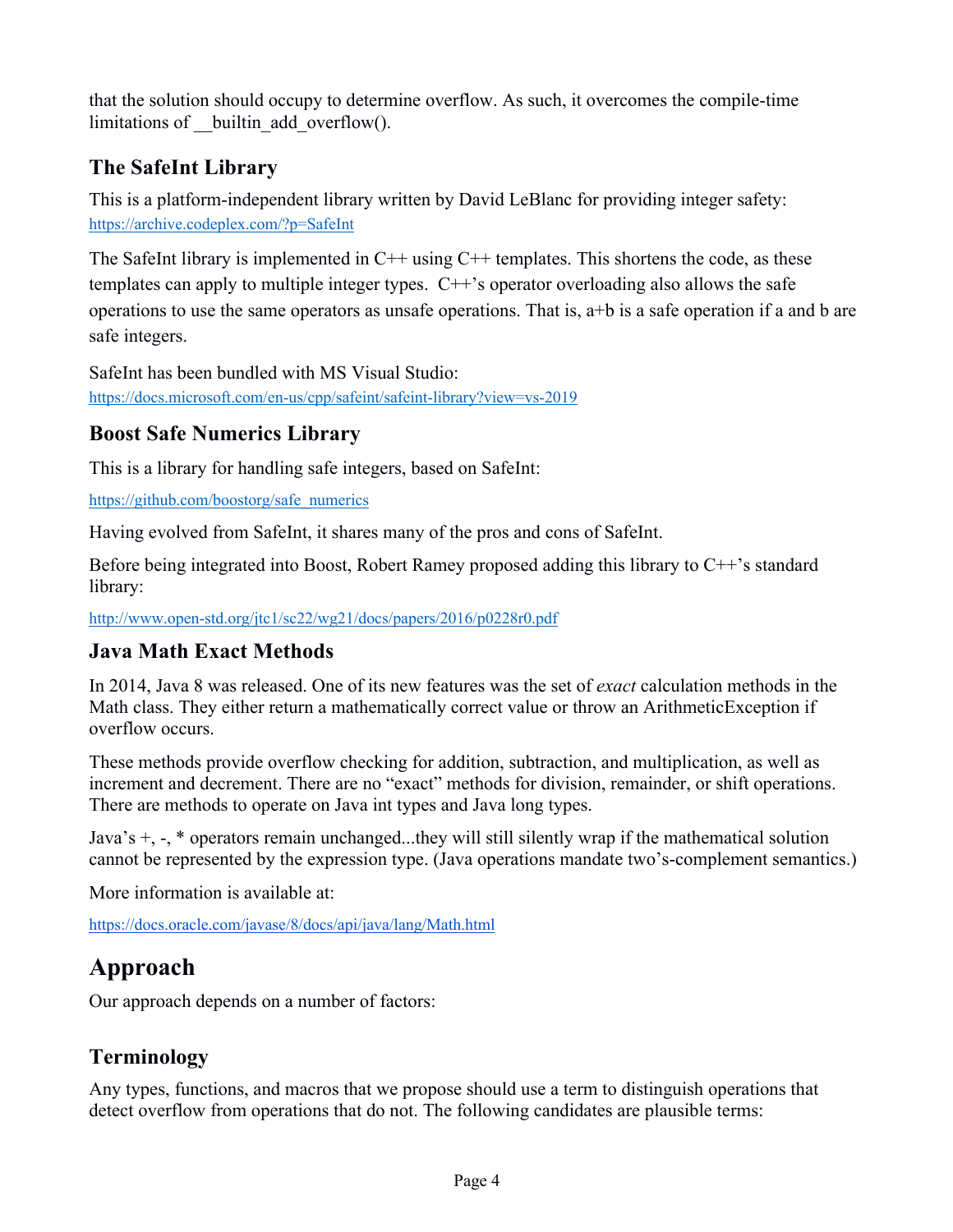| <b>Term</b> | <b>Source</b>   | Context                              |
|-------------|-----------------|--------------------------------------|
| Checked     | Clang           | Informally called "checked"          |
|             |                 | arithmetic built-ins"                |
| Overflow    | GCC / Clang     | All built-ins end with               |
|             |                 | " overflow"                          |
| Safe        | LeBlanc / Ramey | Proposed "safe $\leq$ " template for |
|             |                 | integer types                        |
| Exact       | Java 8          | Operation methods end in             |
|             |                 | "Exact"                              |

Of these terms, the term "overflow" is the most precise. As noted earlier, overflow is, in C parlance, something that can happen with both signed and unsigned integers, and our types and operations prevent overflow and nothing else. Nonetheless, referring to them as "non-overflowing" types and methods is awkward. Furthermore, overflow is not the only possibility…values could be truncated during conversion, and misinterpretation of sign can occur, meaning that "overflow" is no longer correct. However, referring to operations as checked types and operations (and the others as unchecked types and operations) is straightforward and intuitive, albeit less precise. We will therefore use "ckd\_" as a prefix when designating those types and operations that detect overflow, truncation, or misinterpretation of sign. Any flag that determines if a number was computed incorrectly will be called an "inexact" flag.

WG14 conducted a straw poll in the October 2020 virtual meeting. The poll asked if the prefix should be changed from "ckd\_" to "checked\_". The poll results were 8 in favor, 6 against, and 9 abstaining, which was interpreted as "divided".

#### **Invention**

While the committee's charter discourages invention, what constitutes "invention" is unclear. Is it invention to adopt **builtin sadd overflow()**, implemented in GCC & Clang, but rename it? What if we reorder the arguments? What if we make it produce compile-time constant expressions? We feel the function is not suitable for standardization as is, but we could standardize something with the same functionality but a better signature.

### **Ease of use**

Computing a complicated mathematical equation such as  $a * b + c * d$  becomes cumbersome when using functions (or function-like macros) to perform the math. Preserving an "overflow bit" complicates things further. A solution that merely provided functions without overloading operators would be cumbersome. For example: add( multiply(  $a, b$ ), multiply(  $c, d$ )) is harder to read, even without considering the possibility of overflow.

However, restricting ourselves to functions does have several advantages: Operators introduce ambiguities in the syntax, which are traditionally resolved by precedence order and the associative rule. The associative property of addition implies that  $(a+b)+c == a+(b+c)$ , which means the additions can be done in either order. Technically C does not guarantee this, because signed integer overflow is undefined behavior, but when signed overflow wraps, the associative rule is preserved. However, the associative rule is also not preserved when considering overflow. (UINT\_MAX + 1) – 1 and UINT  $MAX + (1 - 1)$  both produce the same result in mathematical integers, and in C signed integers when overflow wraps. However, the first evaluation overflows, but the second doesn't.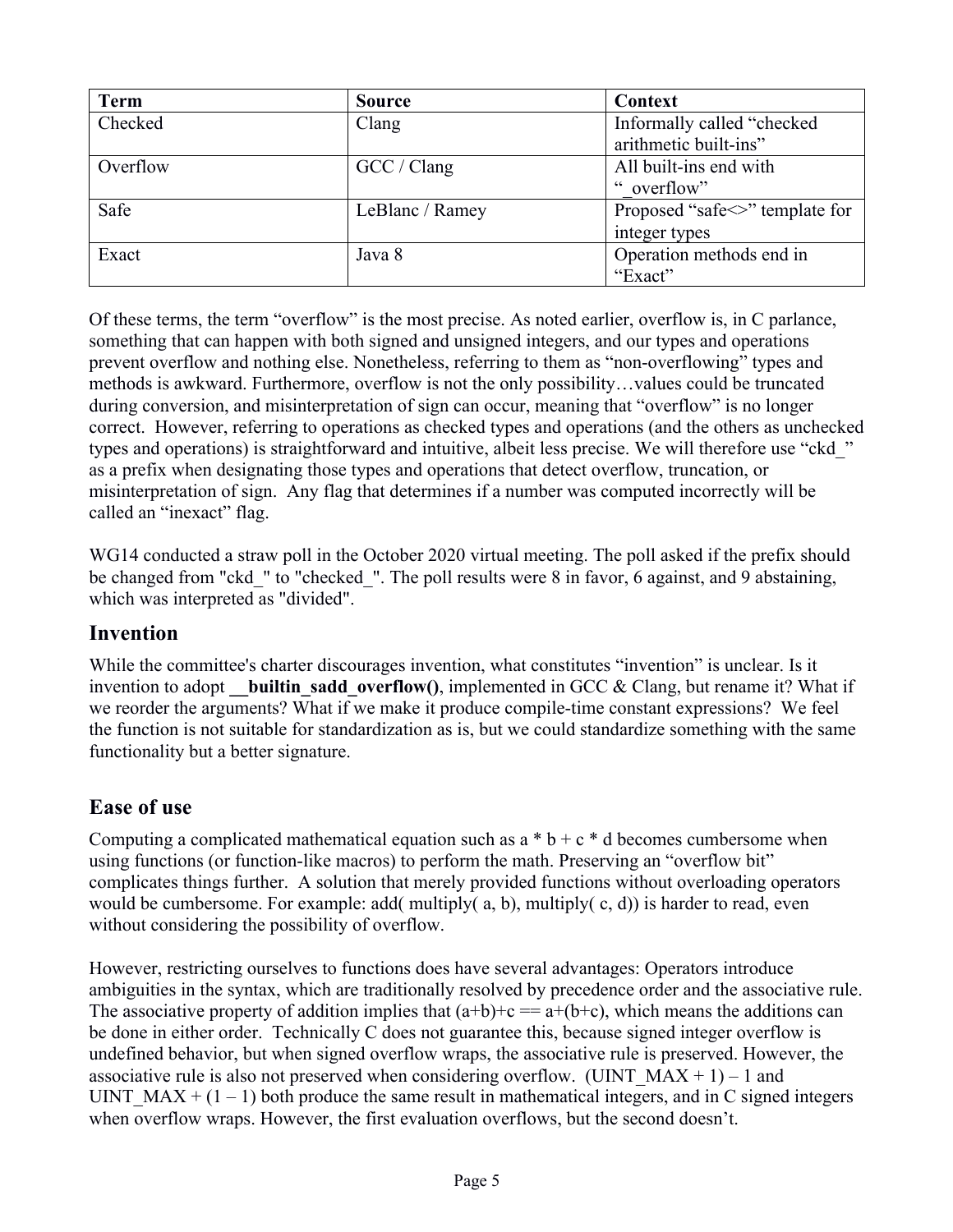Furthermore, a discussion on the WG14 reflector reveals that everyone has their own approach to integer safety. A one-size-fits-all solution is unlikely to satisfy enough committee members to gain traction.

We therefore choose to forego usability and implement a minimal "bare-bones" solution, upon which everyone can propose more user-friendly options.

An alternative proposal would be to standardize access to overflow bits. The x86 family of processors, as well as many others, will have an 'overflow flag' that indicates if signed integer overflow occurred in the last operation. They also have a 'carry flag' to indicate if unsigned integer wrapping occurred. However, these flags, while common, are not universal. The DEC Alpha lacks them completely, but provides other mechanisms for detecting overflow. Therefore, we must standardize some way of detecting when operations overflow, but we cannot standardize access to these flags.

### **Extensions**

Our decision to produce a core proposal and supplemental proposal allows us to forego many extensions, delegating them to subsequent proposals, and we need only ensure that our core proposal makes them possible.

For example, it has been suggested that we provide overflow checking for atomic types. This could be done, but entails many difficulties dealing with concurrency, and would be best handled as a separate proposal. We employ this same strategy to other suggestions, including operator overloading.

There was also a suggestion to extend this proposal to smaller types like short and char. We chose to ignore those types because of integer promotions, which promote shorts and chars to ints (signed or unsigned) before performing operations on them. Supporting shorts and chars would add extra portability complications, and hence we encourage others to provide support for them, but will not support them here.

Compatibility with N2590 (Adding Fundamental Type for N-bit Integers)

N2590 (fka N2501) proposes adorning ISO C with "extended" integers, that support an arbitrary width. They behave much like bit-fields, and they can have a minimum of 1 value bit, with no official maximum, although unofficially they may support millions of value bits. While these integers support all of the standard C operators, operations on extended integers are currently unchecked. A proposal to endow extended integers with checked types and operations would be useful should both this proposal and N2501 be standardized. Such a proposal would be useful, but should be distinct from both our core and supplemental proposals.

We can address some technical details in the "Proof of Concept" section.

### **Compile-time Evaluation**

A solution that can be used to compute compile-time constant expressions is preferable to one that cannot be used at compile-time. Only the GCC supplemental functions provide compile-time constant expressions. However, this can also be a quality-of-implementation issue; many platforms may choose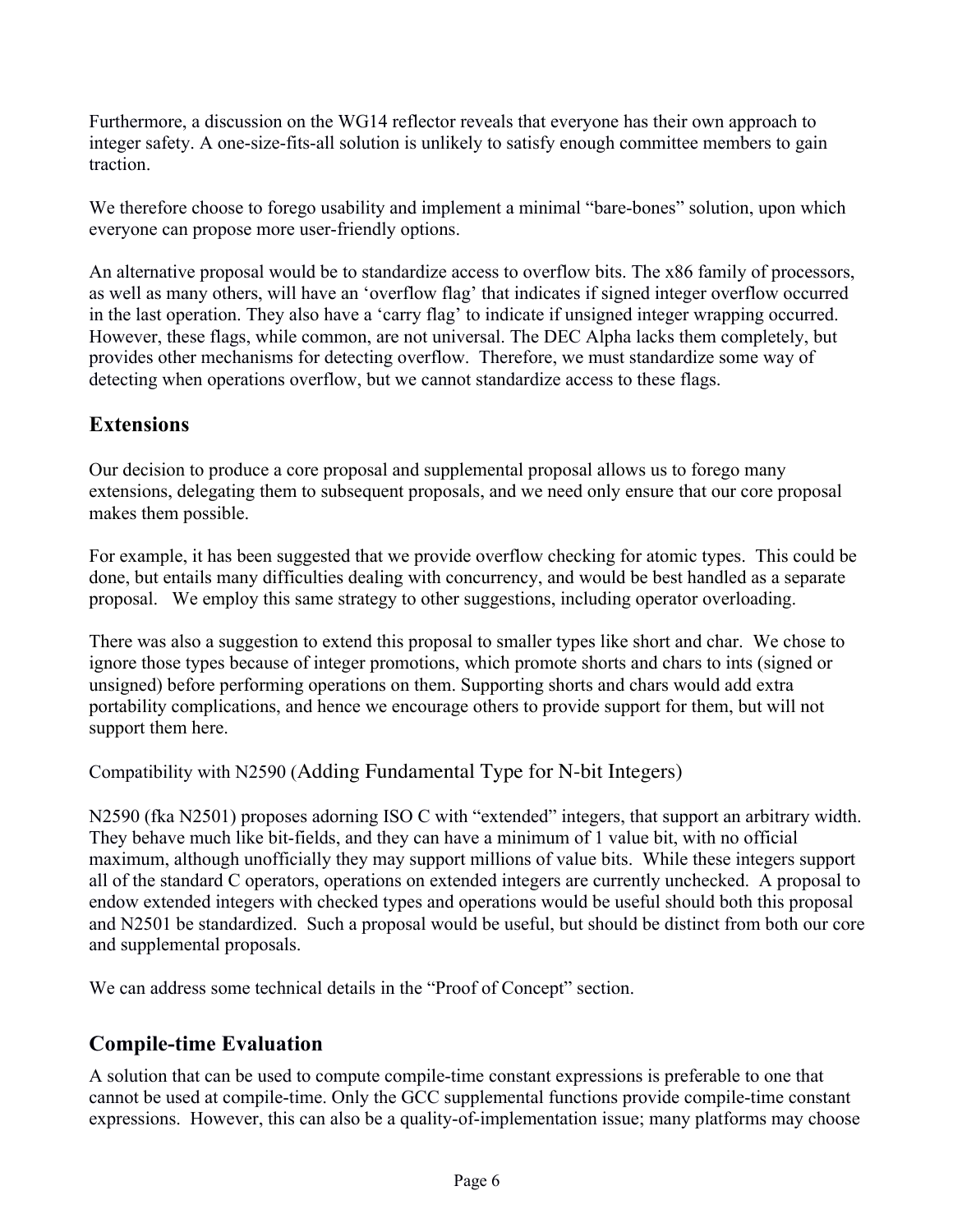to make their checked arithmetic provide constant expressions, and we should not prevent them from doing so.

We have decided to forgo standardizing compile-time constant expressions in our checked arithmetic, and leave it as a quality-of-implementation issue.

#### **Completeness**

The GCC built-ins, as well as Java, ignore division, remainder, or shifting operations. They consider only addition, subtraction, and multiplication. We will therefore restrict ourselves to these operations.

#### **Namespace Pollution**

It has been suggested that the GCC built-ins, by defining many functions pollute the namespace, and a suitable standard proposal would suffer the same fate. This problem is being addressed by N2409, and we will not address it separately here.

#### **Header File**

One minor question is: Which header file, new or pre-existing, should any new functions, macros, or types live in? When first submitted, this proposal suggested a new header called ckdmath.h. In the April 2020 virtual meeting, this was changed to the familiar stdlib. h due to a shrinkage of new definitions. However, in the October 2020 virtual meeting, people cited that this proposal was complete and well-bounded by itself. There is a clear distinction of what lives in this proposal (and any subsequent proposals) and what does not, therefore this proposal warrants its own header file. After some discussion, we settled on a new header called stdckdint.h.

#### **Standard Arithmetic Conversions**

The arithmetic operations in standard C can surprise programmers occasionally. Consider this code:

```
 signed int32_t MAX_INT = 0x7fffffff; // max 32-bit value
signed int32_t a1 = MAX_INT + 1; \prime // Wraparound: a1 = - 2^32
signed int64_t a2 = MAX_INT + 1; \prime // Wraparound: a2 = - 2^32
 signed int64 t a3 = (int64 t) MAX INT + 1; // No wraparound: a3 = + 2^32
```
This happens because C performs binary integer operations in a type sufficient to represent both operand types, even if this type is not sufficient to hold the mathematical result.

The GCC built-ins circumvent this problem by not using arithmetic conversions. Instead, they use an "infinite precision signed type" to bypass overflow during the operation:

```
 signed int64_t a4;
bool flag = __builtin sadd overflow( MAX INT, 1, \&a4);
// No wraparound: a4 = + 2^32, flag = false
```
The GCC built-in wording for its operations is: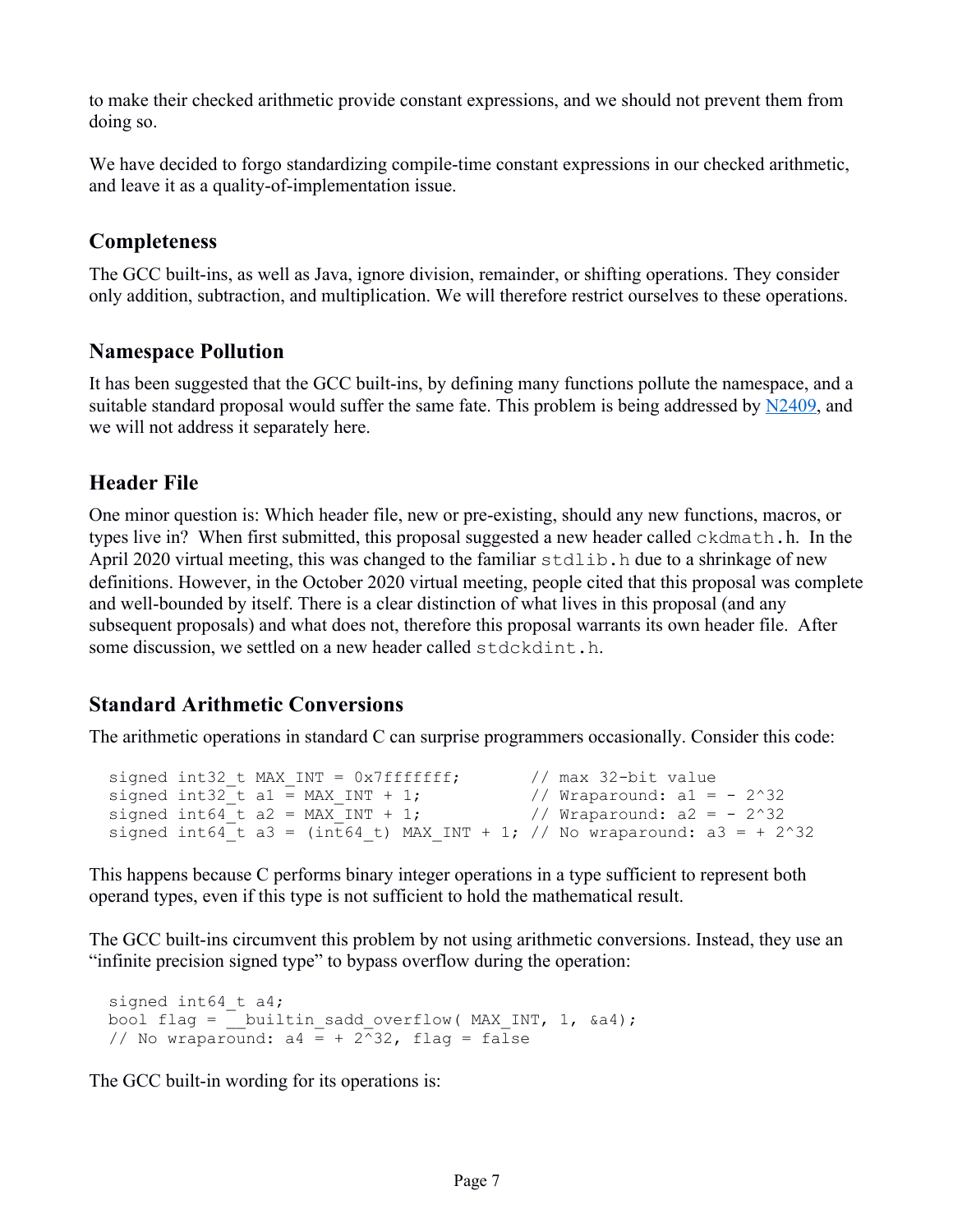*These built-in functions promote the first two operands into infinite precision signed type and perform addition on those promoted operands. The result is then cast to the type the third pointer argument points to and stored there. If the stored result is equal to the infinite precision result, the built-in functions return false, otherwise they return true. As the addition is performed in infinite signed precision, these built-in functions have fully defined behavior for all argument values.*

For compatibility with the GCC built-ins, our checked-integer operations will employ the same strategy. An operation where the result type is specified (implicitly by an argument) will not be hindered by the limits of a type implied by usual arithmetic conversions. However, an operation where the result type is implied (and not specified) will have the type determined by usual arithmetic conversions. So:

```
signed int64 t a5;
bool flag2 = ckd add( \&a5, MAX INT, 1); // from core proposal
// No wraparound: a5 = + 2^32, flag = false
ckd int64 t a6 = ckd add( MAX INT, 1); // from supplemental proposal
// \overline{Error:} ckd add returns a ckd int32 t,
 // which does not implicitly convert to ckd_int64_t
ckd int32 t a7 = ckd add( MAX INT, 1); // from supplemental proposal
// Wraps around: ckd<sup>-</sup>value(a7) = -2^32, ckd inexact(a7) = true
```
There is some question of what terminology to use when adopting this strategy: C17 section 6.5, paragraph 8, footnote 96 uses "infinite range and precision" with regard to intermediate floating-point operations. Many other places in C17also use the terms "infinite range" or "infinite precision", but they all refer to floating-point operations. We can find no usage of these terms when describing integer arithmetic. Nonetheless, we will boldly suggest that our checked integer operations will operate as if they cast their operands to an infinitely-ranged integer type before the operation. Afterwards the result is cast to a suitable resulting type, and this final cast can cause overflow, truncation, or misinterpretation of sign.

One final note: While our approach will use what the GCC built-ins call "infinite-precision" arithmetic, it can only apply such precision to the arguments of our operation functions and macros. An operation like ckd add(&result,  $x+y$ , z) will still employ standard arithmetic conversions when adding x to y, although such conversions will not be used with adding  $x+y$  to z.

#### **Approach Conclusion**

Given our design decisions, we have decided to provide a core proposal, and a supplemental proposal. The core proposal is low-level, and not necessarily easy to use. But it serves as a suitable foundation to provide friendlier APIs for the same functionality. Other proposals, such as a 'checked' qualifier to address integer types, can leverage the core proposal.

The supplemental proposal does exactly this: it leverages the core proposal. Hence it is worthwhile only if the core proposal is acceptable. It requires no additional intrinsic functions, and could be implemented as a few additional headers and macros.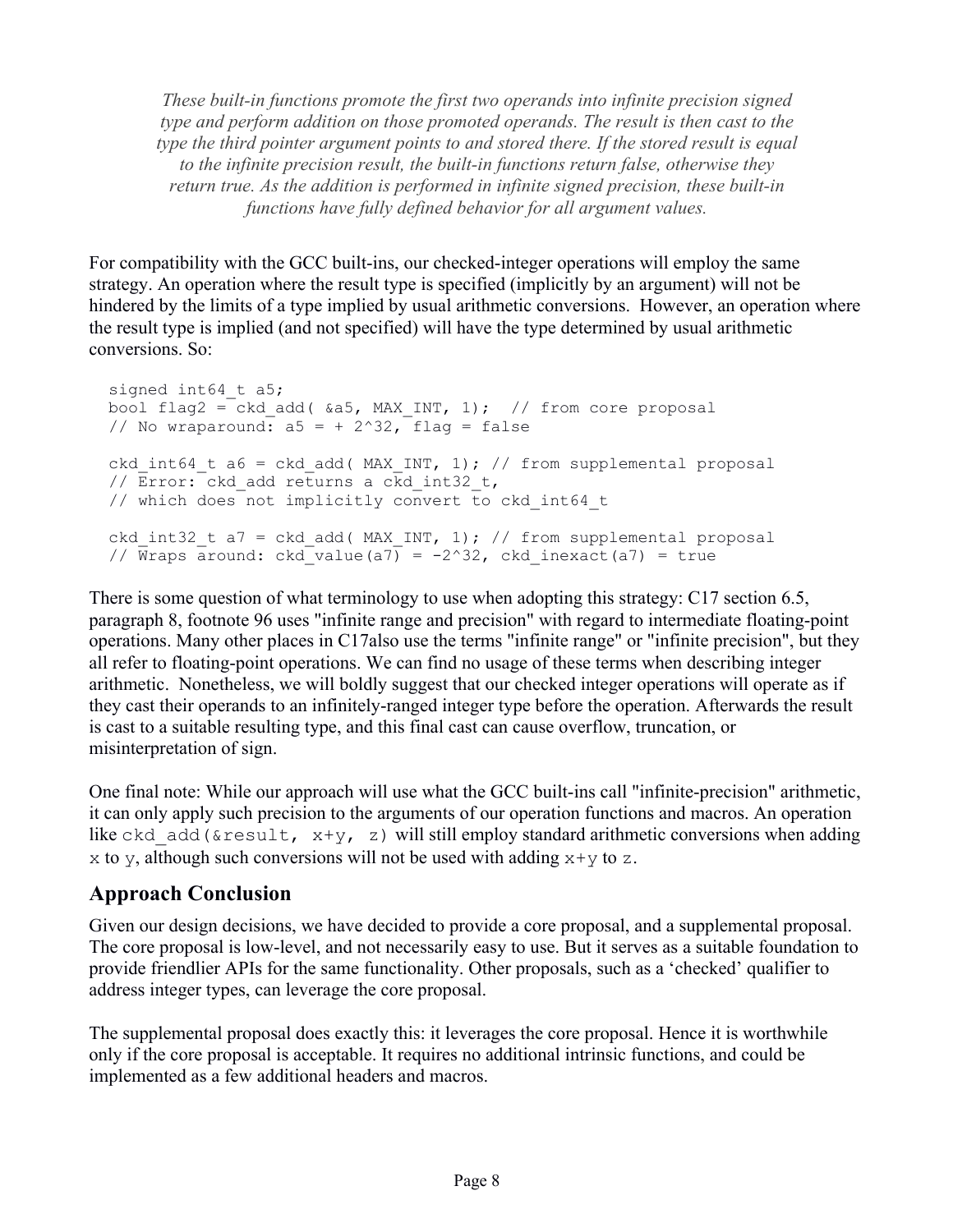Neither the core nor the supplemental proposal provide any implicit conversion mechanisms. You cannot implicitly or explicitly typecast an unchecked integer to a checked integer, and you cannot typecast a checked integer to a checked integer of a different type or signedness. Such conversions could be added in a later proposal, if desired.

### **Core Proposal**

The core proposal is based on standardizing the GCC Built-ins, with addressing their shortcomings. That is, they will have acceptable names and signatures.

This proposal consists of the following macros:

```
ckd add(result, x, y)
ckd sub(result, x, y)
ckd mul(result, x, y)
```
Each macro performs its operation on two unchecked integers x and y, fills the value pointed to by result with the result of the computation, and returns false if the computation is valid. Both x and y may be any integer type, and result is a pointer to an integer of any type. If it were a function, the signature of ckd\_add() would be:

bool ckd add(int type1 \*result, int type2 x, int type3 y);

A platform might implement these macros using functions (eg ckd int add(), ckd long add(), etc), but is not required to.

The result will be the result of the computation. For ckd add(), result will have the same value as  $x + y$ , if defined.

The arguments will undergo default integer promotions before being passed to the macro, but will not undergo any implicit conversions, including the usual arithmetic conversions.

The return value will be false unless the operation produces a result that cannot be represented in the type implied by usual arithmetic conversions, or converting that result to the type indicated by the first argument results in truncation or misinterpretation of sign. If the return value is false, then result actually points to the correct mathematical value of the operation.

These macros have several properties:

- They are already supported with minimal changes in GCC and Clang.
- They do not require a 'checked integer type'
- They check for overflow as well as any conversion error when storing the result
- They cannot be chained together. An expression like  $a + b * c$  requires two nonoverlapping macro calls.

In the April 2020 meeting, WG14 conducted a straw poll questioning if the committee would prefer a family of addressable functions (instead of macros) to detect integer overflow. The poll results were 5 in favor, 1 against, and 7 abstaining, which constituted no consensus. Hence, we use macros rather than type-specific functions.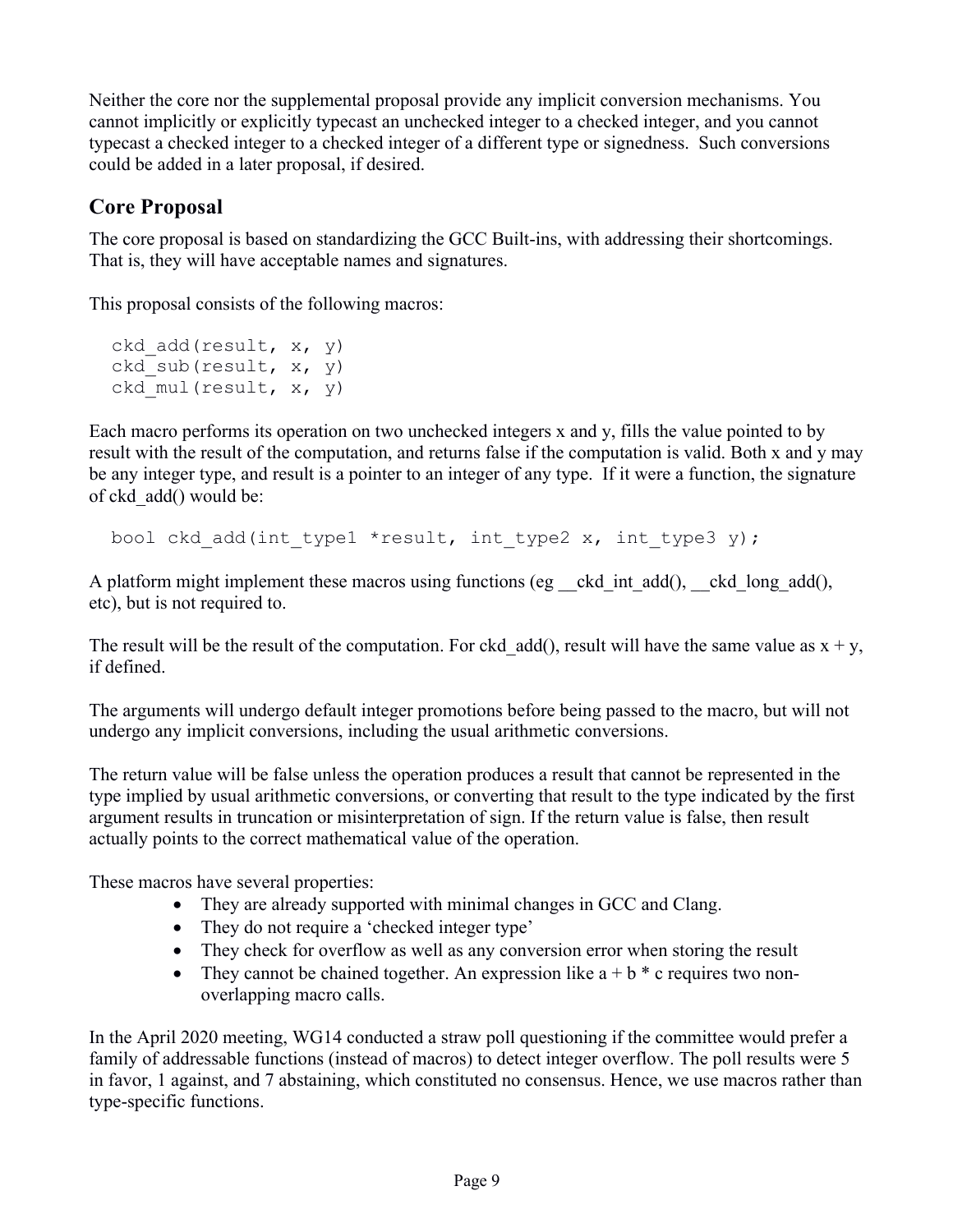### **Supplemental Proposal**

The supplemental proposal builds on top of the macros defined in the core proposal.

We first propose a type to represent checked integers:

ckd\_\$TYPE\_t

This type provides access to its value, as well as access to an 'inexact' flag. It could be implemented as a struct, but need not be. It is declared as a "complete object type", which allows users to copy one checked int to another of the same type, using assignment or memcpy(). Many complete object types, such as FILE, provide their own initialization routines, but should not be initialized with designated initializers.

| <b>STYPE</b> | <b>Type</b>        |
|--------------|--------------------|
| int          | signed int         |
| uint         | unsigned int       |
| long         | signed long        |
| ulong        | unsigned long      |
| llong        | signed long long   |
| ullong       | unsigned long long |
| intmax       | intmax t           |
| uintmax      | uintmax t          |
| size         | size t             |
| ptrdiff      | ptrdiff t          |
| intptr       | intptr t           |
| uintptr      | uintptr t          |
| in tN        | $in tN$ t          |
| uintN        | uintN t            |

Here \$TYPE represents the type of integer value, as indicated in the following table:

The last two types employ a size *N*, and indicate a signed or unsigned integer of exactly *N* bits. The precise set of values for *N* for which signed or unsigned checked integer types are defined is implementation-dependent.

The following function-like macros provide access to the contents of this type. Note that the contents need not be addressable. The macro

bool ckd\_inexact(x)

returns true if x's inexact flag has been set. The macro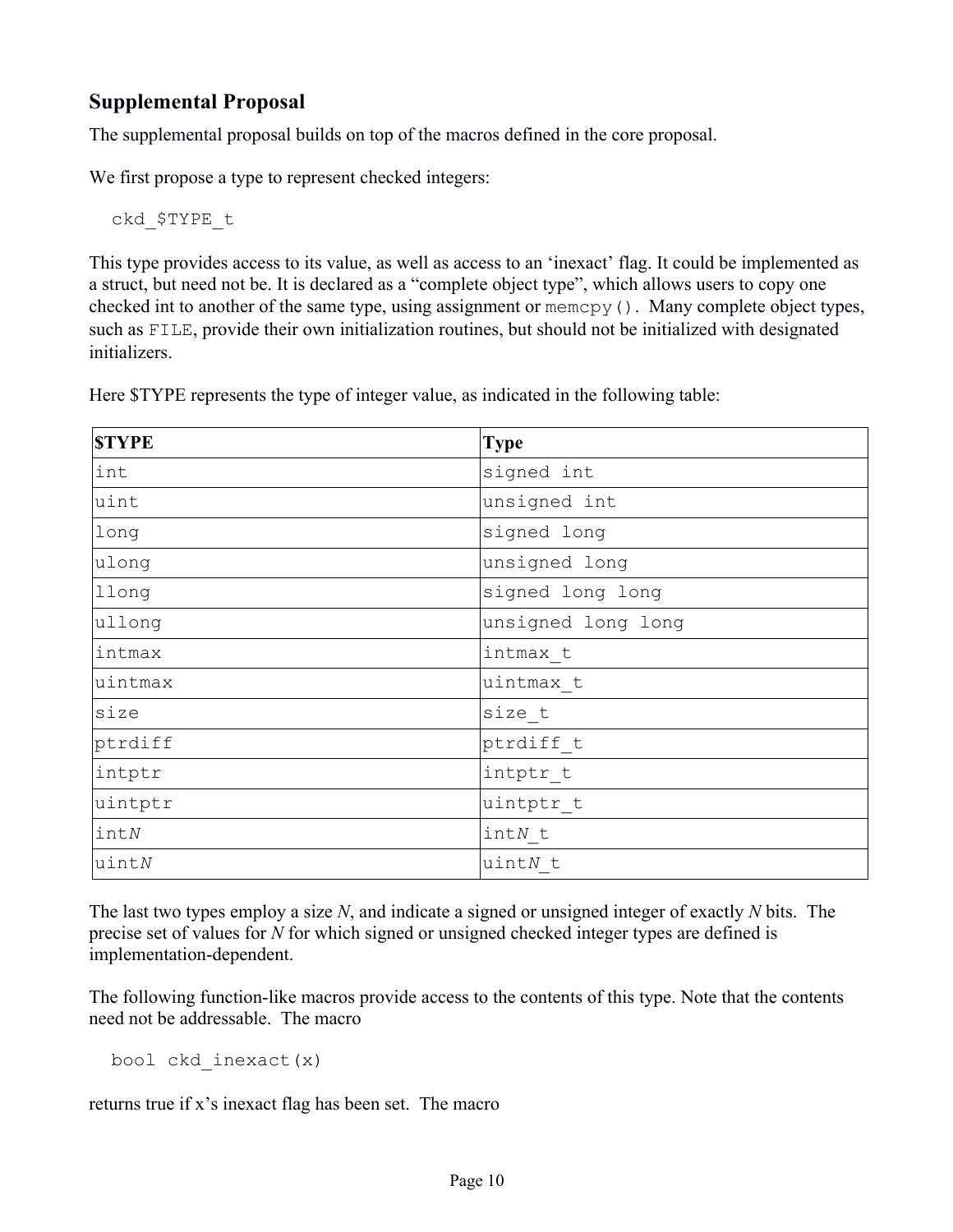\$TYPE ckd\_value(x)

returns x's value. If the inexact flag is clear, x's value is implied to correctly represent the mathematical value of whatever operation(s) produced x. If the inexact flag is set and the type is signed, then x's value is unspecified. If the type is unsigned, then x's value is the expected result of modular arithmetic. (Because the C committee has adopted two's-complement representation, the value will be specified to be the expected two's-complement result regardless of the type's signedness.) (On platforms with twos-complement arithmetic, x must represent the lower-order bits of the mathematically correct value.)

In the October 2020 meeting, WG14 conducted several straw polls about the form of the ckd\_mk \* services. When a function family was suggested, the poll results were 12 in favor, one against, and 8 abstaining. When a type-generic macro was suggested, the poll results were 8 in favor, 3 against, and 10 abstaining. Since both polls indicated favor, we provided both the macro and function family.

The following functions can be used to construct a checked value:

ckd \$TYPE t ckd mk \$TYPE t(\$TYPE value, bool inexact);

This explicitly constructs a checked integer type given the plain integer and an inexact flag (which will typically be false, indicating that the value is correct. However, an inexact flag that is set to true could be useful to explicitly indicate an error inside an expression).

Likewise, the following macro serves the same purpose:

ckd \$TYPE t ckd mk(\$TYPE value, bool inexact);

This explicitly constructs a checked integer type given a plain integer and an inexact flag.

Checked integers can only be initialized through the functions or macro described above. They may not be initialized through an initializer list.

The following macros from the core proposal:

```
ckd add(result, x, y)
ckd sub(result, x, y)
ckd mul(result, x, y)
```
are enhanced. In the supplemental proposal, x and y can be any integer type or any checked integer type. Likewise, result must be a pointer to any unchecked or checked integer type. If result points to a checked integer type, the inexact flag of result is set to the same Boolean value that is returned.

To complete the supplemental proposal, these macros can also take the following forms:

```
ckd add(x, y)ckd sub(x,y)ckd mul(x,y)
```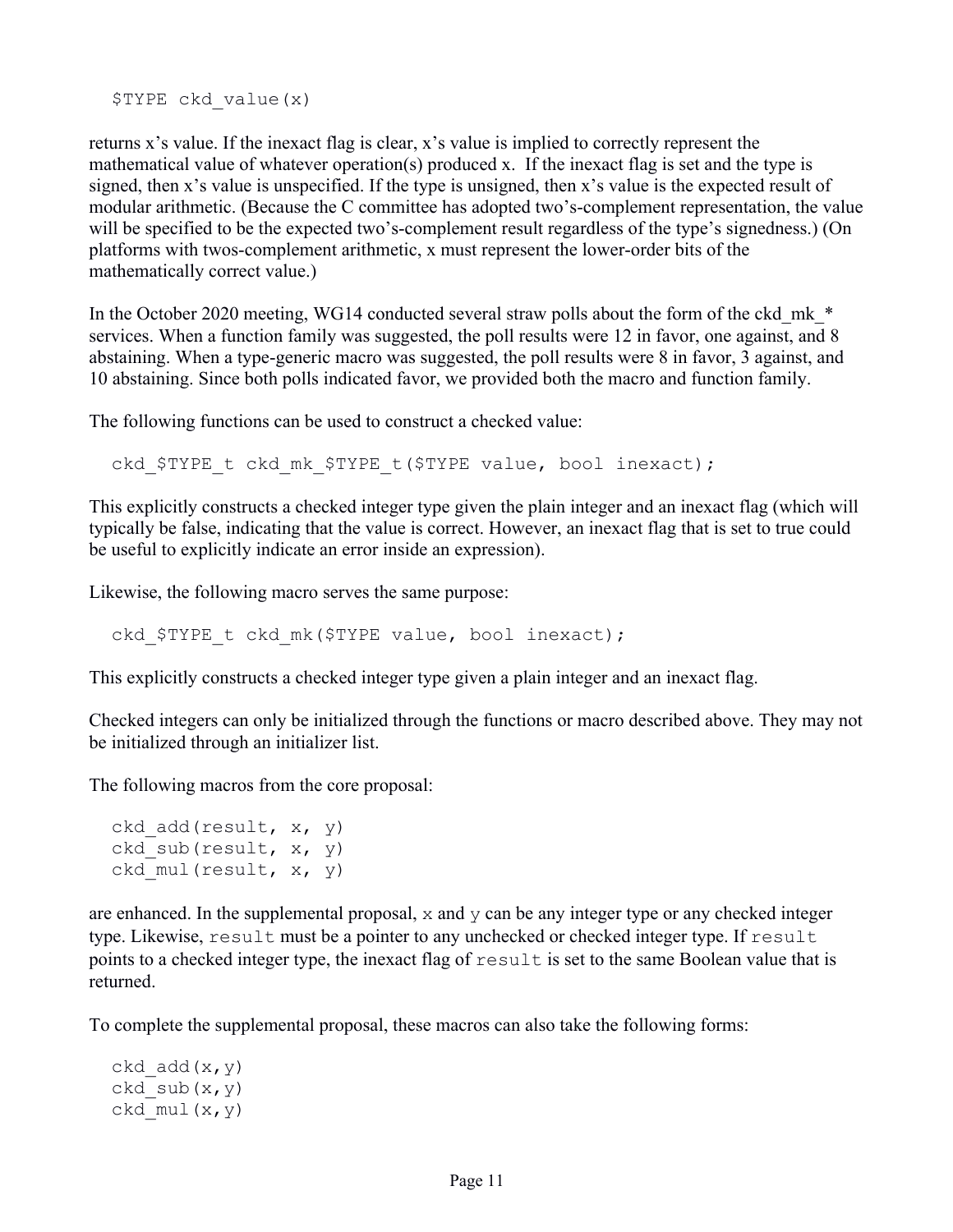Each macro performs its operation on two integers, checked or unchecked, and returns a result as a checked integer. Both x and y may be any integer type or any checked integer type. The resulting type of the checked integer's value is based on the usual arithmetic conversions, as described in C17 s6.3.1.8.

The two-argument macro forms have several properties:

- They do less than the three-argument macro forms. They check for overflow, but do not indicate conversion errors.
- They do require the ckd *\$TYPE* t type to be defined.
- These macros allow chaining. That is, the expression ckd add( a, ckd mul( b, c)) will compute  $a + b * c$ , and indicate if any error occurs.
- The type of the resulting expression follows the usual arithmetic conversions.

Each macro's arguments will undergo default integer promotions before being passed to the macro, but will not undergo any implicit conversions, including the usual arithmetic conversions. Since checked integer types do not support implicit or explicit type conversions, the result of these macros cannot be assigned to a plain integer type, or a checked integer of the wrong type. Thus, these macros provide type-safety.

# **Proof of Concept (Type-Generic Macros)**

To verify that the supplemental proposal is feasible, we provide the following code. This code uses the builtin add overflow() function from GCC, and should compile with a sufficiently modern version of GCC or Clang. It implements the ckd\_add() macro from the supplemental proposal, although it only considers its parameters to be 32-bit signed ints, checked or unchecked.

```
// Prints (on 64-bit RHEL7.5 and MacOS 15.4):
// Sum is: 2147483646, overflow is 1
#include <limits.h>
#include <stdio.h>
#include <stdbool.h>
#include <inttypes.h>
/* T is an exact-width integer type, which __ builtin add overflow
   supports */
#define CKD(T) ckd_ ## T
\# \text{define } DEFINE CKD TYPE(T)
 typedef struct ckd_s_ ## T { \qquad \qquad \qquad \ \qquad \qquad \ \qquad \qquad bool overflow; \
    T value; \
   } CKD(T)
#define make ckd(T, x) ((ckd ## T) {false, x})
#define CKD_ADD_CKD_CKD(T) ckd_add_ckd_ ## T ## _ckd_ ## T
#define DEFINE CKD ADD CKD CKD(T) \qquad\mathsf{CKD}\left( \mathbf{T}\right)CKD_ADD_CKD_CKD(T)(CKD(T) x, CKD(T) y) { \qquad \qquad \qquad CKD(T) result; \
```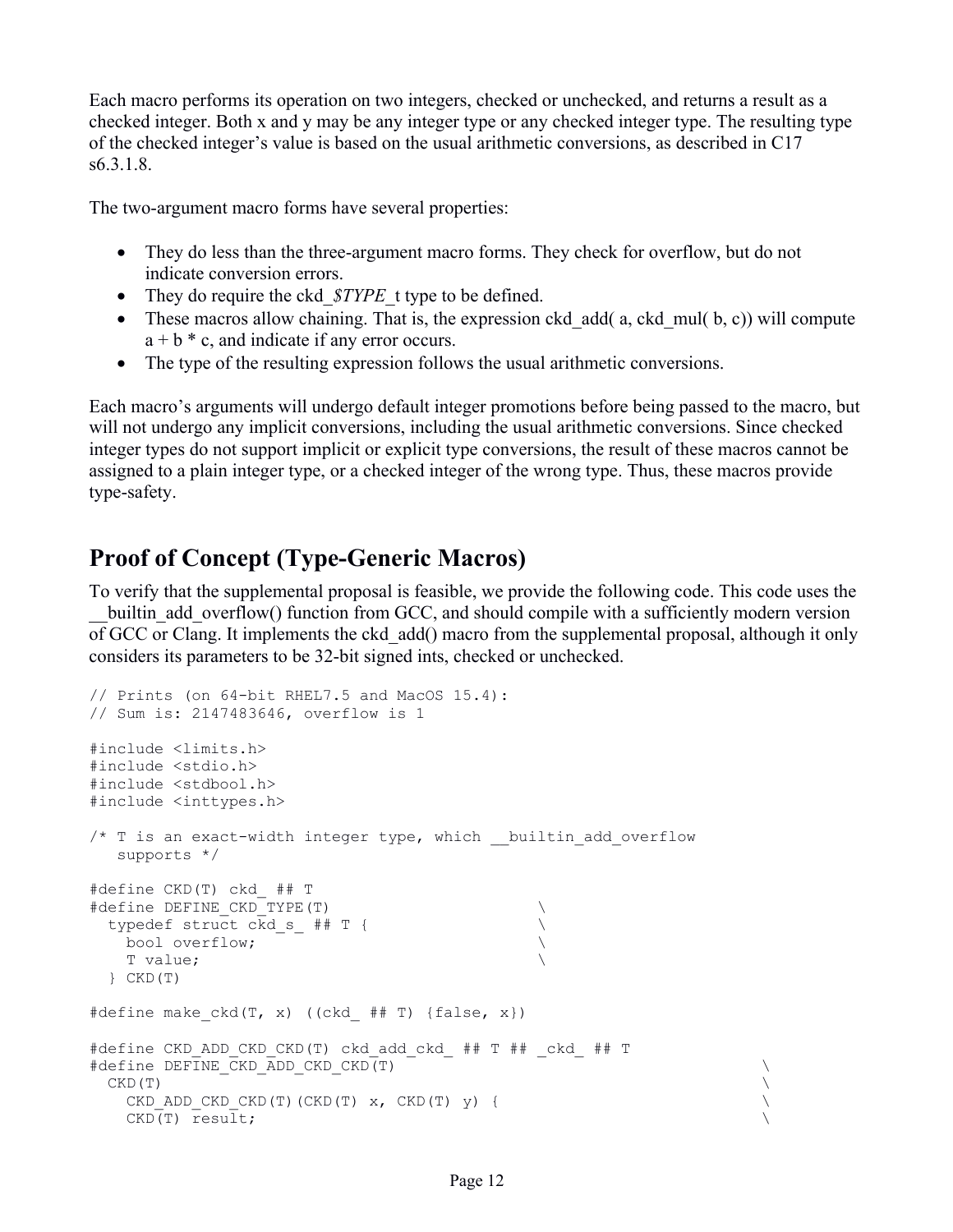```
result.value = 0; \longrightarrow result.overflow = \
      builtin add overflow( x.value, y.value, &(result.value)) \qquad \qquad \backslash || x.overflow || y.overflow; \
    return result; \
  }
#define CKD_ADD_CKD_UNCKD(T) ckd_add_ckd_ ## T ## _ ## T
#define DEFINE_CKD_ADD_CKD_UNCKD(T) \
\mathsf{CKD}\left( \mathbf{T}\right)CKD_ADD_CKD_UNCKD(T)(CKD(T) x, T y) { \qquad \qquad \qquadreturn CKD ADD CKD CKD(T)(x,make ckd(T,y));
}
#define CKD_ADD_UNCKD_CKD(T) ckd_add_ ## T ## _ckd_ ## T
#define DEFINE CKD ADD UNCKD CKD(T)
CKD(T)CKD ADD UNCKD CKD(T)(T x, CKD(T) y) { \qquad \qquad \backslashreturn CKD ADD CKD CKD(T)(make ckd(T,x), y);
  }
#define CKD_ADD_UNCKD_UNCKD(T) ckd_add_ ## T ## _ ## T
#define DEFINE CKD ADD UNCKD UNCKD(T) \qquad \qquad \backslash\mathsf{CKD}\left( \mathbf{T}\right)CKD ADD UNCKD UNCKD(T)(T x, T y) {
   return CKD ADD CKD CKD(T)(make ckd(T,x),make ckd(T,y));
  }
#define DEFINE_CKD(T)<br>DEFINE CKD TYPE(T);
 DEFINE_CKD_TYPE(T);<br>DEFINE_CKD_ADD_CKD_CKD(T); \
 DEFINE_CKD_ADD_CKD_CKD(T);<br>DEFINE_CKD_ADD_CKD_UNCKD(T); \
 DEFINE CKD ADD CKD UNCKD(T);
 DEFINE CKD ADD UNCKD CKD(T);
 DEFINE CKD ADD UNCKD UNCKD(T);
DEFINE CKD(int32 t);
DEFINE CKD (uint32 t);
DEFINE CKD(int64 t);
DEFINE_CKD(uint64_t);
\# \text{define ckd} add(x,y) \setminusGeneric((x),
          CKD(int32 t):( Generic (y),
                   CKD(int32_t): ckd_add_ckd_int32_t_ckd_int32_t, \setminus<br>int32 t: ckd add ckd int32 t int32 t, \setminusint32_t: ckd_add_ckd_int32_t_int32_t,<br>
\frac{1}{2}, ...Address other integer types... */
                   /* ...Address other integer types... */
                   default: NULL /* error * / ), \qquad \qquad \qquad \backslash\texttt{int32\_t:}(\text{Ceneric}((y), \text{CKD}(\text{int32}_t): \text{ckd}_a\text{dd}_i\text{int32}_t\text{ckd}_i\text{int32}_t, )CKD(int32_t): ckd_add_int32_t_ckd_int32_t,<br>int32 t: ckd add int32 t int32 t,
                   int32_t: ckd_add_int32_t_int32_t,<br>
/* ...Address other integer types... */
                   \frac{1}{2} ... Address other integer types... */
                   default: NULL /* error * )),
           /* ...Address other integer types... */ \
          default: NULL /* error */)
```

```
(x, y)
```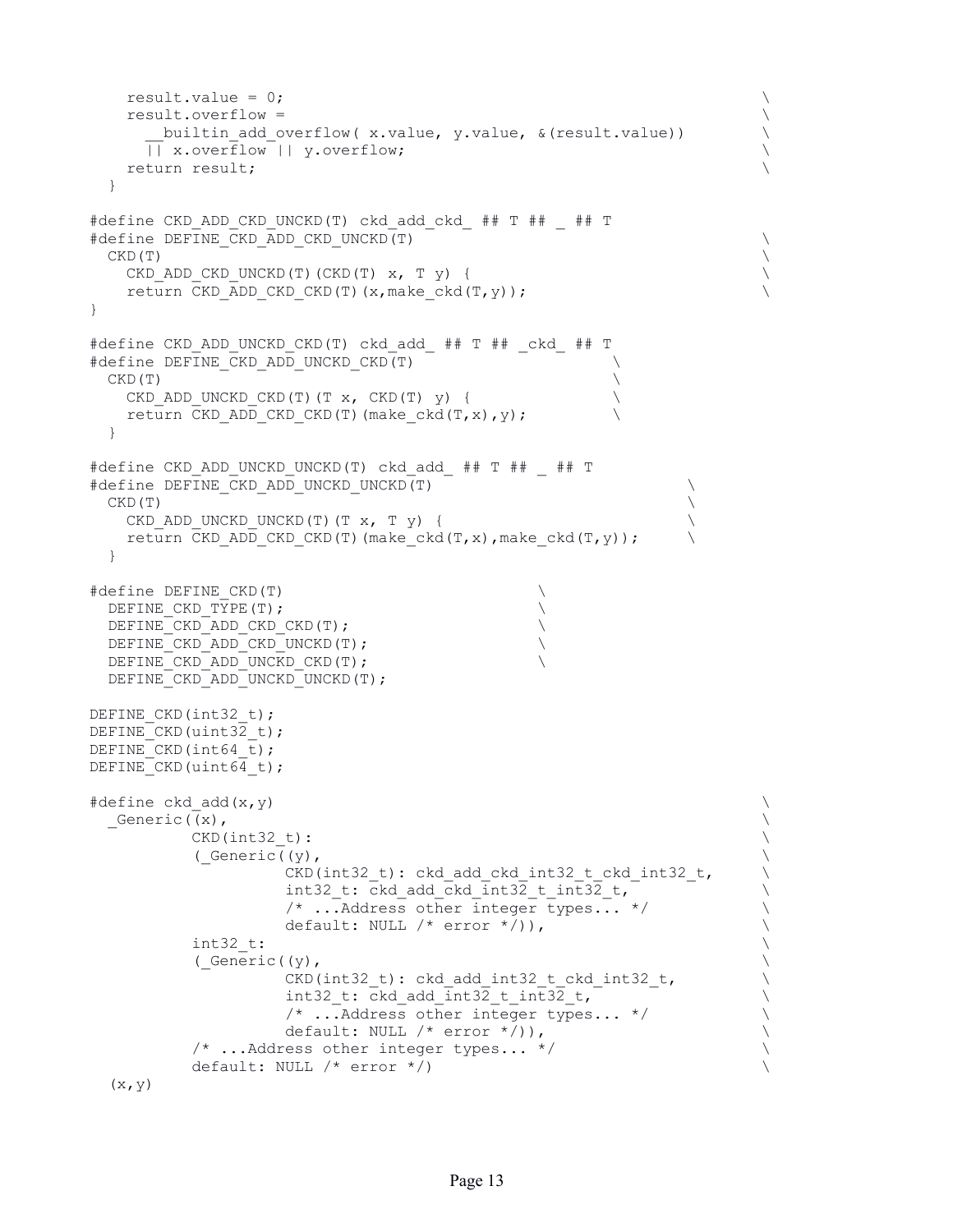```
int32 t main() {
 int32 t x = INT MAX;int32 t y = 1;
 int w = -2.0;
 CKD(int32 t) z = ckd add( ckd add( x, y, w);
 printf("Sum is: %d, overflow is %d\n", z.value, z.overflow);
  return 0;
}
```
This implementation illustrates how checked integers could be implemented without using "compiler magic". It would need to be extended to 64-bit integers and 32-bit unsigned integers. Platform vendors would also want to add a support layer that translates standard types (int, long, etc) to the exact types and back. Eventually other types (e.g.  $int128$  t) would also need to be supported.

This implementation could also be extended to handle extra types if they are known when it is implemented. The Generic operator used in the ckd add() macro must have all types enumerated that it can handle. Adding new types that match one of the listed types requires no more work than mapping the new type to the listed types independently. However, adding a differently-sized type, such as one of the extended integer types from N2501 would require enhancing the Generic operators in the code, and this would not scale with the potentially millions of new types from N2501. Ideally, some additional power, such as identifying the width of an extended int type would permit a more powerful implementation.

# **Proof of Concept (2- vs 3-argument Macros)**

To verify that the supplemental proposal is feasible, we provide the following code. This code illustrates how a macro can be overloaded to use variadic forms, complete with type-safety. That is, if add() is invoked with invalid arguments, a compiler error is produced.

```
// Prints (on MacOS)
// Test A: 42
// Test B: 2020
int printf(const char *format, ...);
void add3(int* ret, int x, int y) {
 *ret = x + y;
}
int add2(int x, int y) {
 return x + y;
}
#define add(w, ...) \
 Generic((w),
          int^*: add3,
          int: add2 \
         ) (w, VA<sub>A</sub>RGS )
int main() {
 printf("Test A: \frac{\sinh \pi}{\sinh \pi}, add(40, 2));
  int temp;
  add(&temp, 2000, 20);
  printf("Test B: %i\n", temp);
```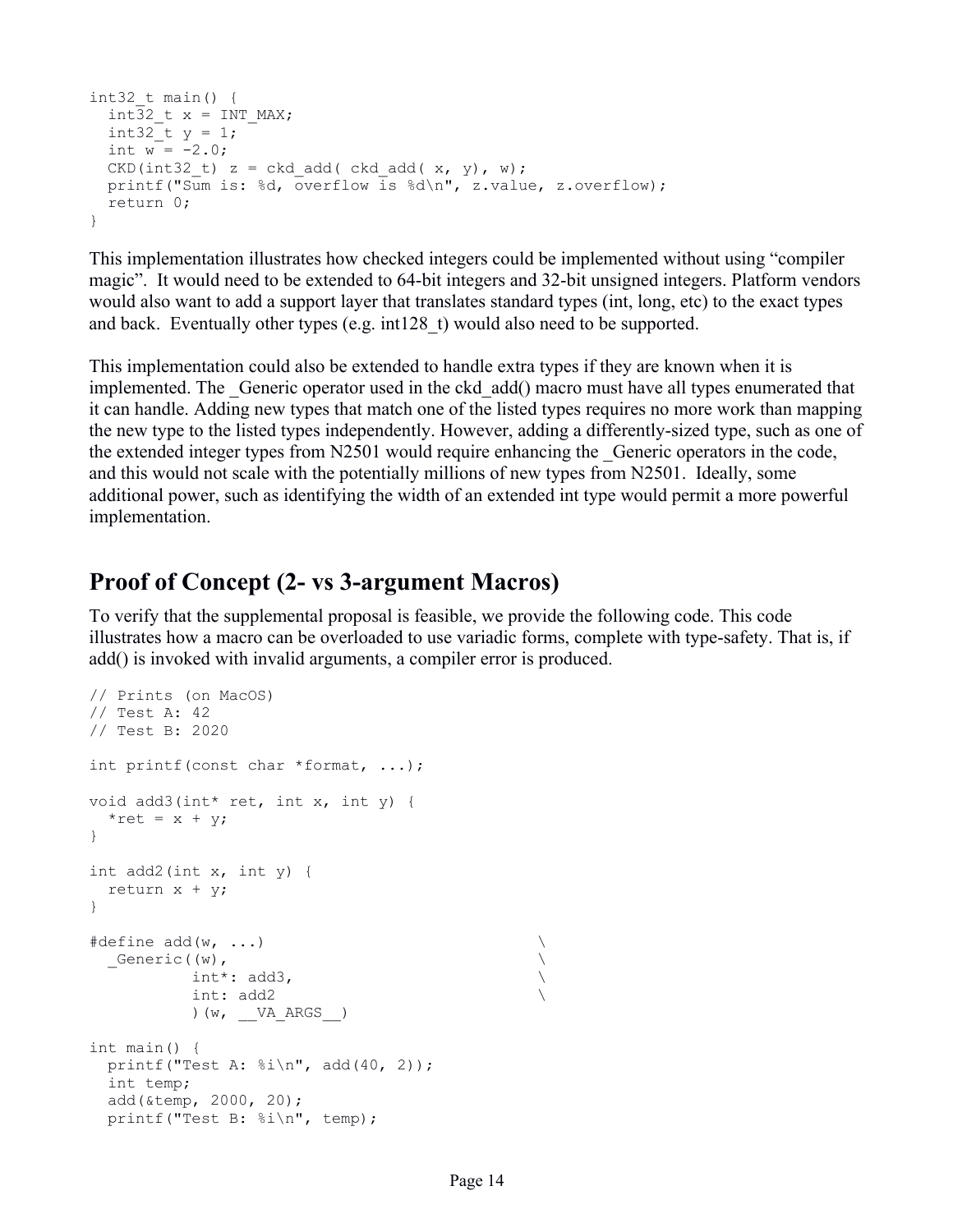# **Proposed Wording Changes**

### **Core Proposal**

}

*Add <stdckdint.h> to the list of header files in section 7.1.2 paragraph 3.*

*Add the following to chapter 7 in the "Future Library Directions" section:*

7.32.18 Checked Arithmetic Functions <stdckdint.h>

1 Type and function names that begin with ckd\_ may be added to the declarations in the <stdckdint.h> header.

*Update Annex B with the definitions in the following section:* 

*Add a new section to chapter 7 after 7.23 "*\_Noreturn*":*

7.24 Checked Integer Arithmetic

1 The header <stdckdint.h> defines several macros for performing checked integer arithmetic.

#### 7.24.1 Checked Integer Operations

```
Synopsis
1 
#include <stdckdint.h>
bool ckd_add(type1 *result, type2 a, type3 b);
bool ckd_sub(type1 *result, type2 a, type3 b);
bool ckd_mul(type1 *result, type2 a, type3 b);
```
Description

2 These macros perform addition, subtraction, or multiplication of the mathematical values of a and b, storing the result of the operation in  $*$  result, (that is,  $*$  result is assigned the result of computing  $a + b$ ,  $a - b$ , or  $a * b$ ). Each operation is performed as if both operands were represented in a signed integer type with infinite range, and the result was then converted from this integer type to type1.

3 Both type2 and type3 shall be any integer type other than plain char, bool, or an enumeration type, and they need not be the same. \* result shall be a modifiable lvalue of any integer type other than plain char, bool, or an enumeration type.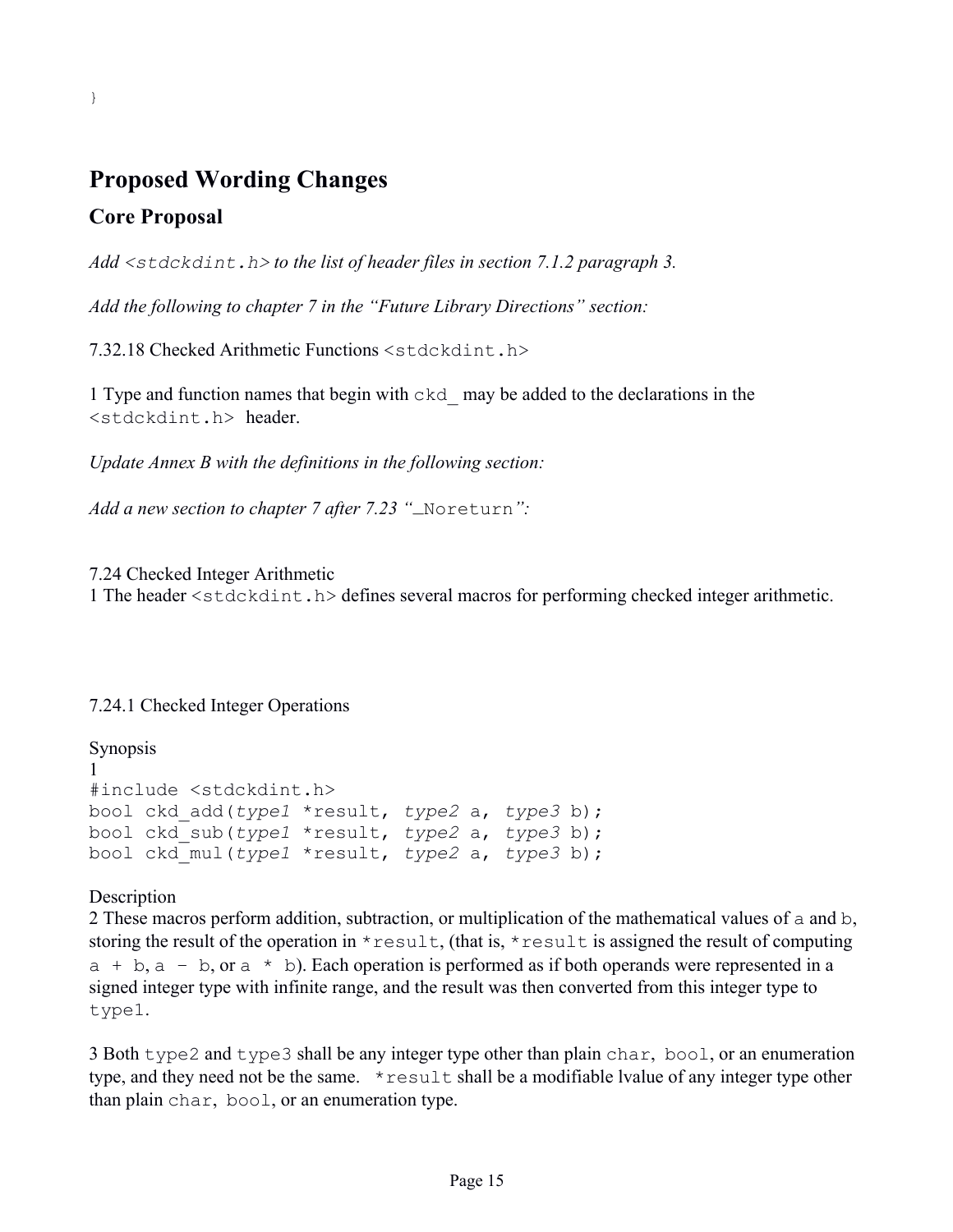Recommended practice

4 It is recommended to produce a diagnostic message if type2 or type3 are not suitable integer types, or if  $*$  result is not a modifiable lyalue of a suitable integer type.

#### Returns

5 If these macros return false, the value assigned to  $*$  result correctly represents the mathematical result of the operation. Otherwise, these macros return true. In this case, \*result is the mathematical result reduced by modular arithmetic on two's-complement representation with silent wrap-around on overflow.

5 EXAMPLE If a and b are values of type signed int, and result is a signed long, then ckd sub(&result, a, b);

will indicate if  $a - b$  can be expressed as a signed long. If signed long has a greater width than signed int, this will always be possible and this macro will return false.

# **Supplemental Proposal**

*Add <stdckdint.h> to the list of header files in section 7.1.2 paragraph 3.*

*Add the following to chapter 7 in the "Future Library Directions" section:*

7.32.18 Checked Arithmetic Functions <stdckdint.h>

1 Type and function names that begin with ckd\_ may be added to the declarations in the <stdckdint.h> header.

*Update Annex B with the definitions in the following section:*

*Add a new section to chapter 7 after 7.23 "*\_Noreturn*": The following text replaces the text suggested by the Core Proposal:*

#### 7.24 Checked Integer Arithmetic

1 The header <stdckdint.h> defines several macros, functions, and types for performing checked integer arithmetic.

2 The following integer types support checked integer arithmetic. Each type has a key that appears for functions that support the type:

| <b>Type</b>  | <b>Key</b> |
|--------------|------------|
| signed int   | int        |
| unsigned int | uint       |
| signed long  | long       |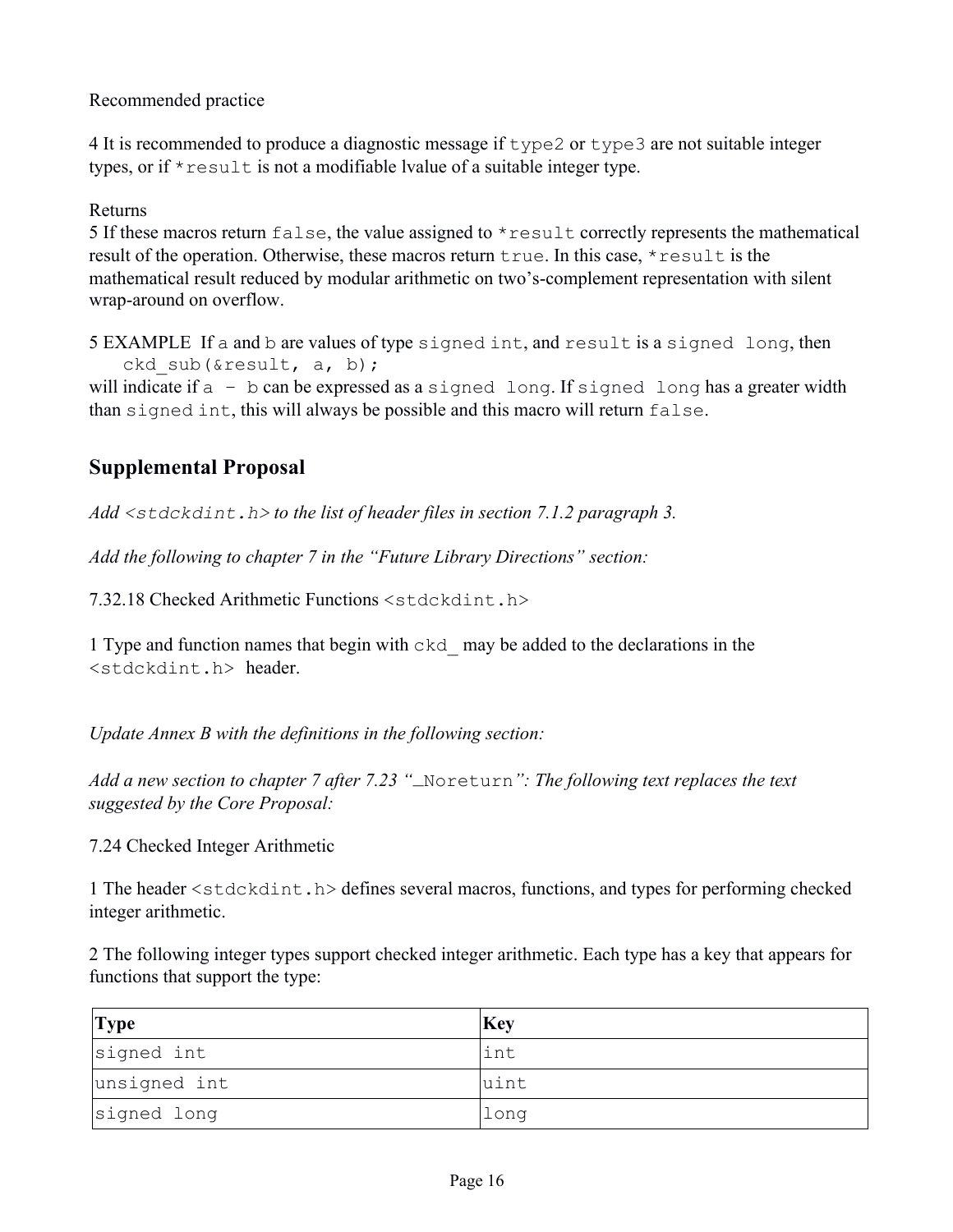| <b>Type</b>        | <b>Key</b> |
|--------------------|------------|
| unsigned long      | ulong      |
| signed long long   | llong      |
| unsigned long long | ullong     |
| intmax t           | intmax     |
| uintmax t          | uintmax    |
| size t             | size       |
| ptrdiff t          | ptrdiff    |
| intptr t           | intptr     |
| uintptr t          | uintptr    |

3 In addition, exact-width integer functions and types may exist for certain widths. The precise set of widths supported by exact-width integer functions is implementation-defined. For each width *N*, a platform may support any subset of the following types:

| <b>Type</b>     | Key           |
|-----------------|---------------|
| $\text{int}N$ t | $\text{int}N$ |
| uintN t         | $u$ int $N$   |
| int leastN t    | int leastN    |
| uint leastN t   | uint leastN   |
| int fastN t     | int fastN     |
| uint fastN t    | uint fastN    |

4 For each integer type that supports checked integer arithmetic, the type

ckd\_*type*\_t

is a complete object type that indicates a checked value. This includes an integer value and a flag that indicates whether overflow, truncation, or misinterpretation of sign occurred when computing the integer value. The "*type*" in "ckd\_*type*\_t" is taken from the Key column in the above tables.

5 EXAMPLE The ckd ulong t type indicates a checked value of type unsigned long.

6. If two unchecked integer types are compatible, the analogous checked types are also compatible.

```
7.24.1 The ckd_inexact Macro
```

```
Synopsis
1 
#include <stdckdint.h>
bool ckd_inexact(ckd_type_t x);
```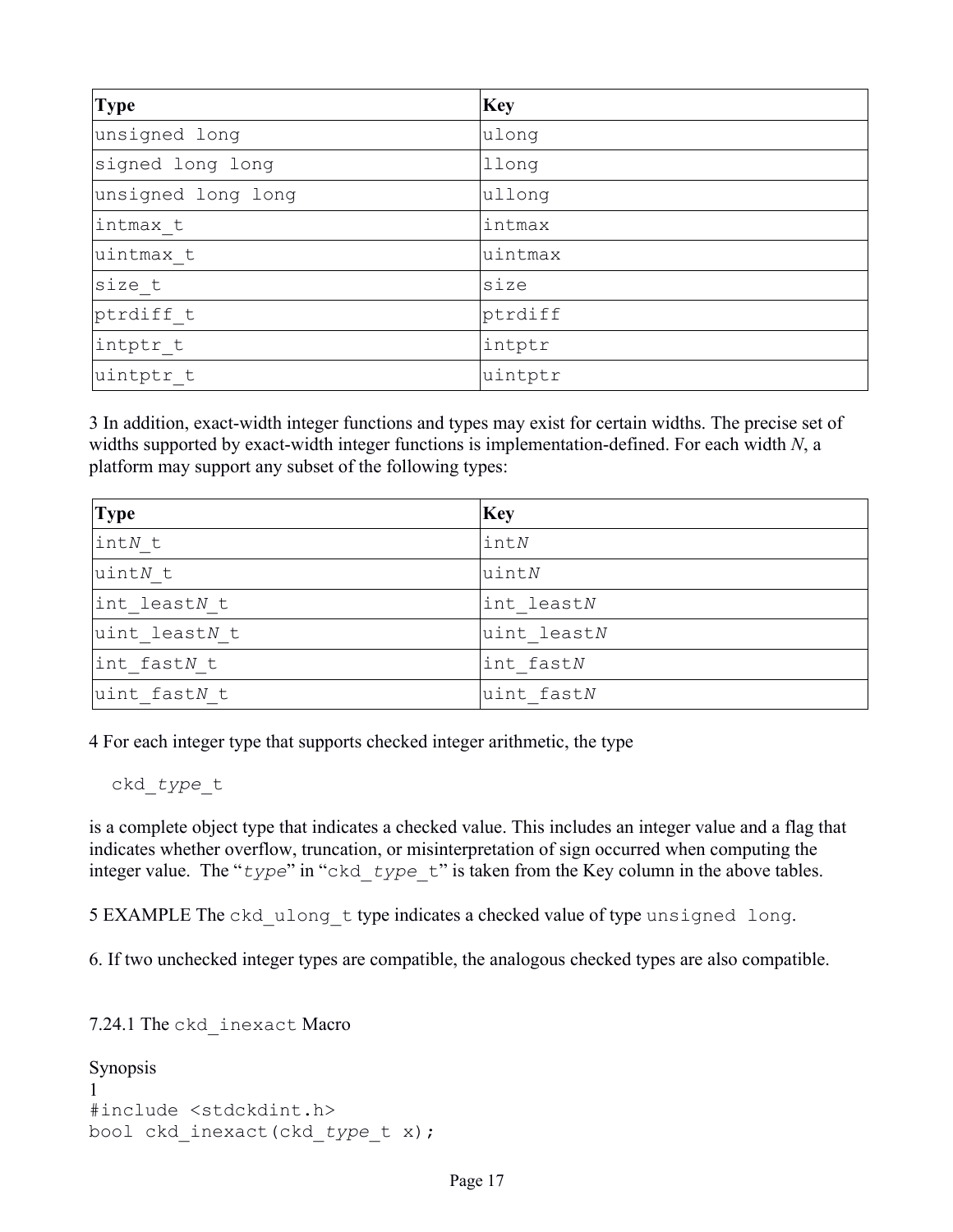**Description** 

2 If ckd type is a checked integer type, the ckd inexact macro indicates if x was computed using an operation that overflowed or suffered truncation or misinterpretation of sign.

Recommended practice

3 It is recommended to produce a diagnostic message if  $ckd$  type t is not a checked integer type.

Returns

4 The ckd inexact macro returns true if overflow, truncation, or misinterpretation of sign occurred when x was computed and false otherwise.

7.24.2 The ckd\_value Macro

```
Synopsis
1
#include <stdckdint.h>
type ckd value(ckd value x);
```
#### **Description**

2 If ckd type is a checked integer type, the ckd value macro indicates the value of x.

3 If the inexact flag is clear, the value correctly represents the mathematical value of whatever operation(s) produced x. Otherwise, the value of x is the mathematical result reduced by modular arithmetic on two's-complement representation with silent wraparound on overflow.

Recommended practice

4 It is recommended to produce a diagnostic message if ckd type t is not a checked integer type.

Returns 5 The ckd value macro returns the value of x.

7.24.3 The ckd\_mk\_*type*\_t functions

```
Synopsis
1 
#include <stdckdint.h>
[[nodiscard]] ckd_type_t ckd_mk_type_t(type value, bool inexact);
```
#### **Description**

2 These functions construct a checked integer type given an unchecked integer and an inexact flag.

3 if the inexact flag is true, the value is assumed to have involved overflow, truncation, or misinterpretation of sign.\* Otherwise the value is assumed to be mathematically correct.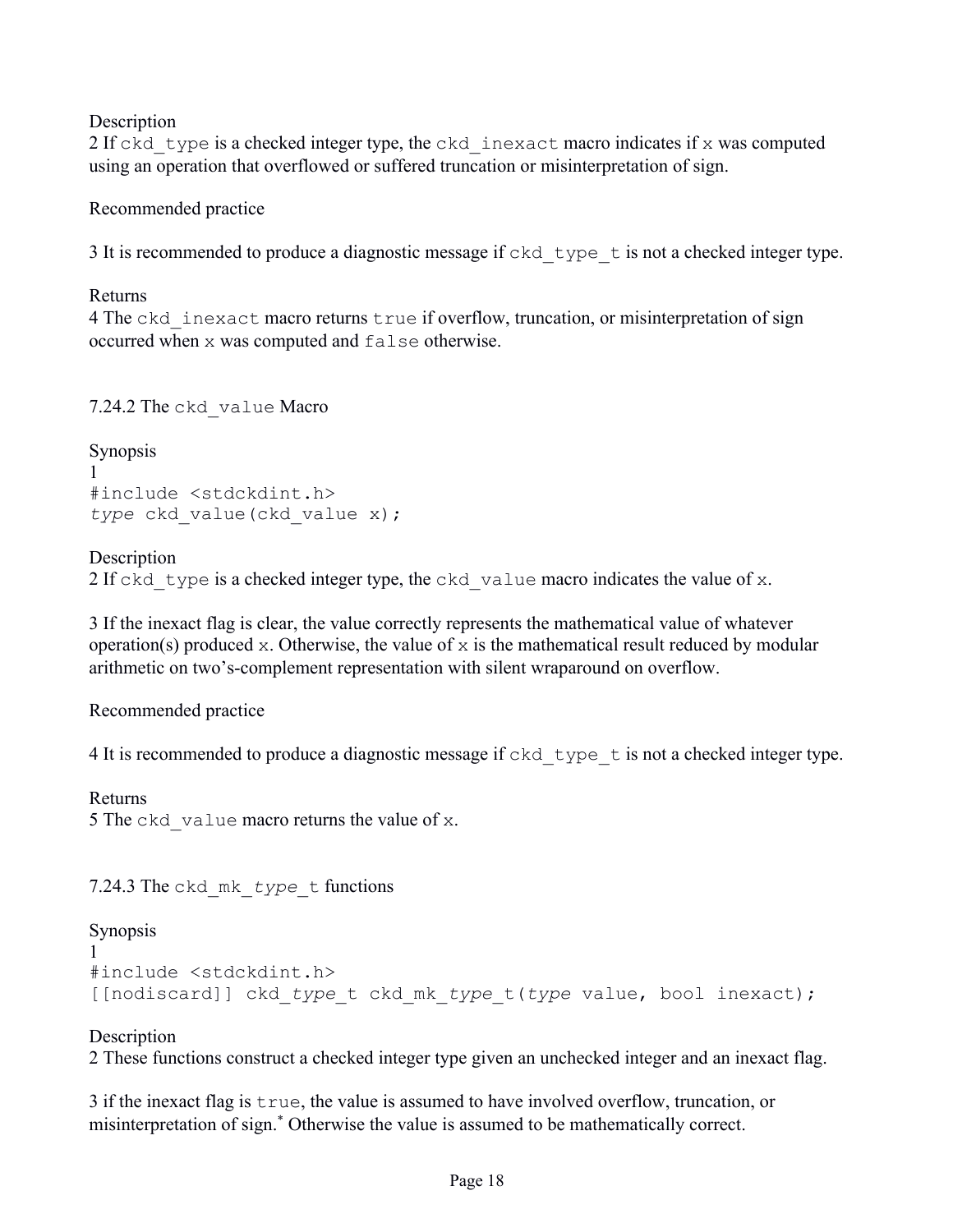*The footnote on 7.24.3p3 should state:*

\* Constructing a checked integer with an inexact flag set to true can be useful when explicitly indicating an error inside an expression.

Returns

4 These functions return a checked type that represents the value indicated by value and the exact state indicated by inexact.

7.24.4 The ckd\_mk macro

```
Synopsis
1 
#include <stdckdint.h>
ckd_type_t ckd_mk(type value, bool inexact);
```
Description

2 This macro constructs a checked integer type given an unchecked integer and an inexact flag.

3 If the inexact flag is true, the value is assumed to have involved overflow, truncation, or misinterpretation of sign.\* Otherwise the value is assumed to be mathematically correct.

*The footnote on 7.24.4p3 should state:*

\* Constructing a checked integer with an inexact flag set to true can be useful when explicitly indicating an error inside an expression.

Recommended practice

4 It is recommended to produce a diagnostic message if type is not a suitable integer type.

Returns

5 This macro returns a checked type that represents the value indicated by value and the exact state indicated by inexact.

7.24.5 The ckd\_*op* macros

```
Synopsis
1 
#include <stdckdint.h>
bool ckd_add(type1 *result, type2 a, type3 b);
bool ckd_sub(type1 *result, type2 a, type3 b);
bool ckd_mul(type1 *result, type2 a, type3 b);
ckd_type_t ckd_add(type1 a, type2 b);
ckd_type_t ckd_sub(type1 a, type2 b);
```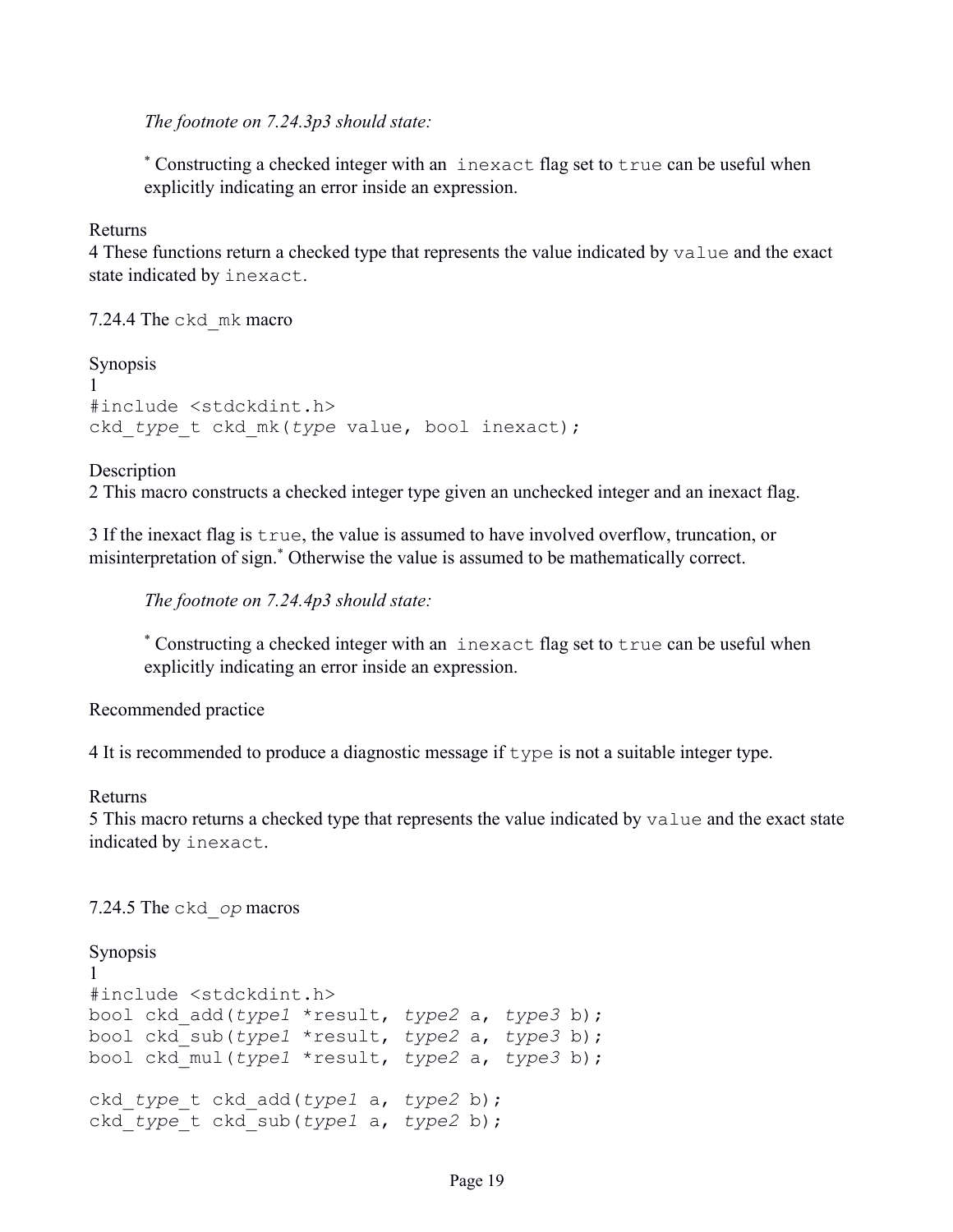ckd\_*type*\_t ckd\_mul(*type1* a, *type2* b);

#### **Description**

2 These macros perform addition, subtraction, or multiplication of the mathematical values of a and b. In the first form, they store the result of the operation in  $*$  result, and in the second form, they return the result as a checked integer. Each operation is performed as if both operands were represented in a signed integer type with infinite range, and the result was then converted from this integer type to a particular type. For the first form, this particular type is type1. For the second form, this type is the type that would have been used had the operands undergone usual arithmetic conversion. (Section 6.3.1.8)

3 Both a and b shall be of any checked or unchecked integer type other than plain char, bool, or an enumeration type and their types need not be the same.

4 In the first form,  $*$  result shall be a modifiable lyalue and type1 shall be any checked or unchecked integer type other than plain char, bool, or an enumeration type. In the second form, the result will be a checked integer whose type is determined by the usual arithmetic conversions.

5 In the first form, the return value indicates if an error occurred in the operation or either argument was a checked type whose inexact flag indicated a previous error. In the second form, this information is stored in the inexact flag in the return value.

#### Recommended practice

6 It is recommended to produce a diagnostic message if  $type1$ ,  $type2$ , or  $type3$  are neither checked integer types nor suitable unchecked integer types.

#### Returns

7 The macros of the first-form return false if type1 is sufficient to hold the mathematical result of the computation, which is then stored in  $*$  result... Otherwise, these macros return  $true$ . In this case, \*result is the mathematical result reduced by modular arithmetic on two's-complement representation with silent wrap-around on overflow. If  $*$  result is a checked integer type then its inexact flag will equal the macro's return value.

8 The macros of the second-form return a checked integer type that indicates the result of the computation as well as an inexact flag.

9 EXAMPLE If a and b are values of type signed int, and result is a signed long, then ckd sub(result,  $a, b$ );

will indicate if  $a - b$  can be expressed as a signed long. If signed long has a greater width than signed int, this will always be possible and this macro will return false. This behavior occurs whether result, a, and b are checked or unchecked.

#### 10 EXAMPLE If a and b are values of type signed int and signed long, then ckd sub $(a, b)$ ;